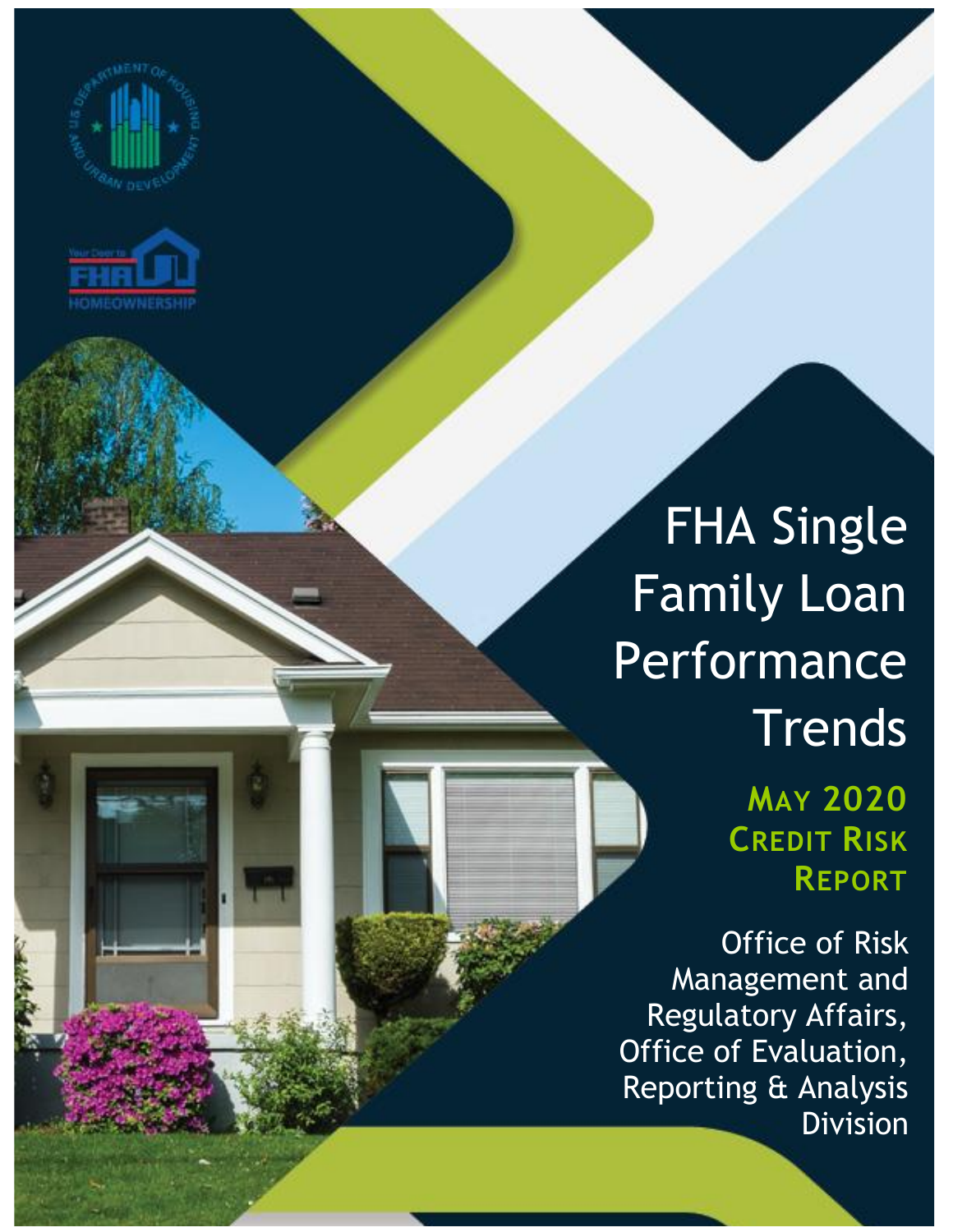## Table of Contents

## Table of Figures

| Figure 1<br>Failure Rate by Fiscal Year. |  |
|------------------------------------------|--|
|------------------------------------------|--|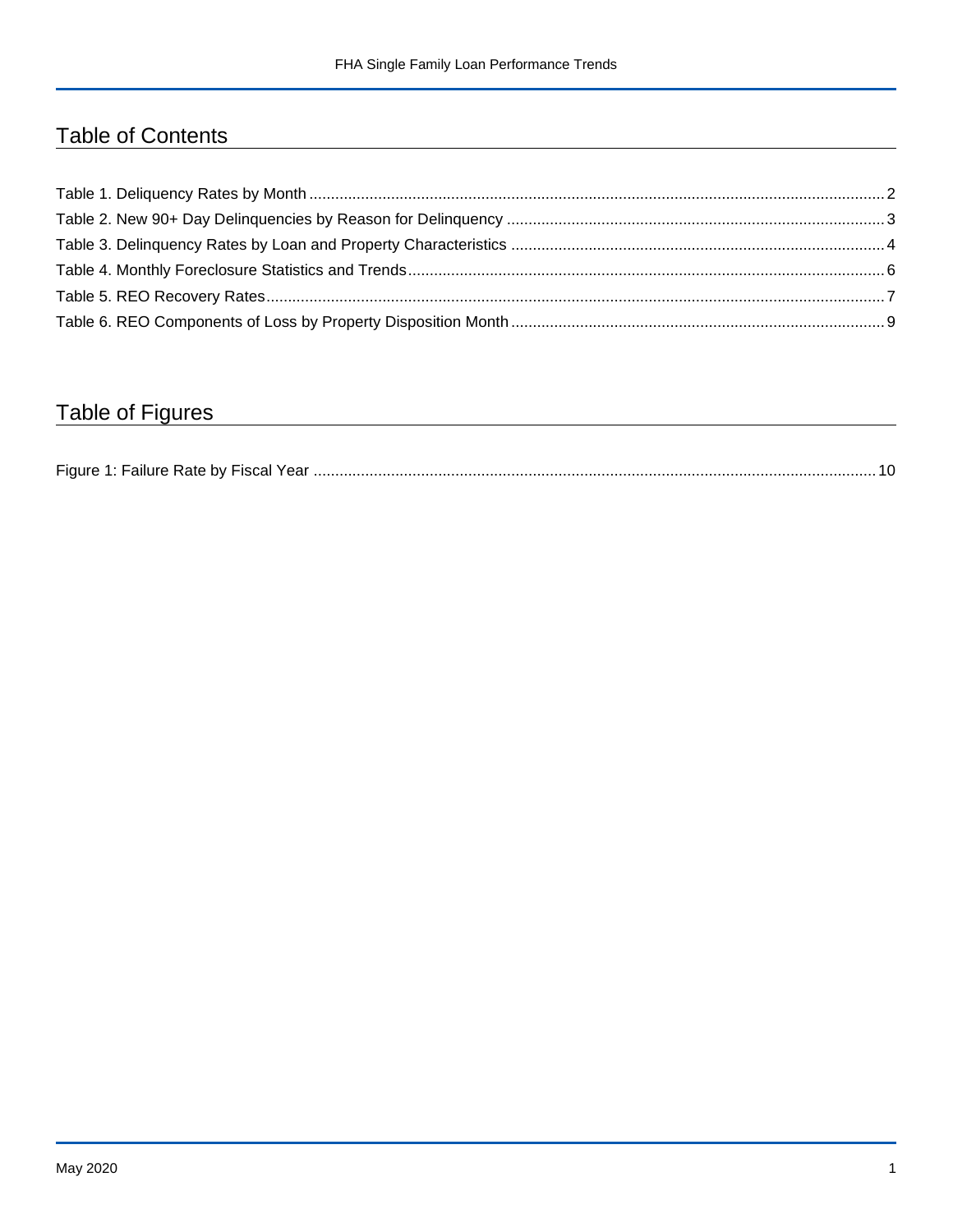|          |                                 |        | Delinquency Rates <sup>a</sup> (%) |        | Exceptions <sup>b</sup> (%) |               |                                             |
|----------|---------------------------------|--------|------------------------------------|--------|-----------------------------|---------------|---------------------------------------------|
|          | Active<br>Insurance in<br>Force |        |                                    |        |                             |               | Serious<br>Delinquency<br>Rate <sup>c</sup> |
| Month    | (EOM)                           | 30-day | 60-day                             | 90-day | In Foreclosure              | In Bankruptcy | $(\% )$                                     |
|          |                                 |        | <b>Non-Seasonally Adjusted</b>     |        |                             |               |                                             |
| May 2019 | 8,114,839                       | 4.48   | 1.42                               | 1.86   | 0.94                        | 0.87          | 3.67                                        |
| Jun      | 8,114,665                       | 5.44   | 1.62                               | 1.94   | 0.92                        | 0.90          | 3.76                                        |
| Jul      | 8,116,418                       | 5.11   | 1.66                               | 1.96   | 0.91                        | 0.91          | 3.78                                        |
| Aug      | 8,117,513                       | 5.10   | 1.69                               | 2.00   | 0.91                        | 0.91          | 3.82                                        |
| Sep      | 8,107,806                       | 5.27   | 1.74                               | 2.07   | 0.90                        | 0.92          | 3.88                                        |
| Oct      | 8,098,839                       | 5.12   | 1.76                               | 2.13   | 0.89                        | 0.91          | 3.93                                        |
| Nov      | 8,094,347                       | 5.01   | 1.89                               | 2.26   | 0.88                        | 0.91          | 4.06                                        |
| Dec      | 8,096,131                       | 5.35   | 1.85                               | 2.52   | 0.90                        | 0.93          | 4.35                                        |
| Jan 2020 | 8,125,137                       | 5.09   | 1.75                               | 2.25   | 0.92                        | 0.94          | 4.12                                        |
| Feb      | 8,128,001                       | 5.16   | 1.65                               | 2.17   | 0.93                        | 0.94          | 4.04                                        |
| Mar      | 8,122,723                       | 5.59   | 1.61                               | 2.72   | 0.56                        | 0.69          | 3.97                                        |
| Apr      | 8,118,070                       | 9.20   | 2.28                               | 3.00   | 0.40                        | 0.64          | 4.04                                        |
| May      | 8,098,590                       | 6.37   | 5.99                               | 4.01   | 0.34                        | 0.56          | 4.91                                        |
|          |                                 |        | <b>Seasonally Adjusted</b>         |        |                             |               |                                             |
| May 2019 | 8,114,839                       | 4.78   | 1.56                               | 1.97   | 0.93                        | 0.87          | 3.77                                        |
| Jun      | 8,114,665                       | 5.51   | 1.72                               | 2.06   | 0.92                        | 0.89          | 3.87                                        |
| Jul      | 8,116,418                       | 5.23   | 1.70                               | 2.09   | 0.92                        | 0.91          | 3.93                                        |
| Aug      | 8,117,513                       | 4.97   | 1.65                               | 2.08   | 0.91                        | 0.92          | 3.91                                        |
| Sep      | 8,107,806                       | 5.05   | 1.65                               | 2.08   | 0.92                        | 0.93          | 3.93                                        |
| Oct      | 8,098,839                       | 4.82   | 1.63                               | 2.10   | 0.91                        | 0.92          | 3.93                                        |
| Nov      | 8,094,347                       | 4.56   | 1.68                               | 2.11   | 0.90                        | 0.91          | 3.93                                        |
| Dec      | 8,096,131                       | 4.75   | 1.61                               | 2.30   | 0.90                        | 0.93          | 4.14                                        |
| Jan 2020 | 8,125,137                       | 4.88   | 1.57                               | 2.03   | 0.92                        | 0.93          | 3.88                                        |
| Feb      | 8,128,001                       | 5.26   | 1.68                               | 2.06   | 0.91                        | 0.94          | 3.91                                        |
| Mar      | 8,122,723                       | 6.47   | 1.86                               | 2.83   | 0.54                        | 0.70          | 4.07                                        |
| Apr      | 8,118,070                       | 10.05  | 2.61                               | 3.15   | 0.39                        | 0.64          | 4.18                                        |
| May      | 8,098,590                       | 6.80   | 6.62                               | 4.26   | 0.34                        | 0.55          | 5.15                                        |

<span id="page-2-0"></span>**Table 1. Delinquency Rates by Month**

EOM = end of month.

<sup>a</sup> The 90-day category includes all loans that are at least 3 months delinquent excluding those loans in-foreclosure or in-bankruptcy

processing.Included in the delinquency counts are loans under active consideration for loss mitigation foreclosure avoidance.

 $b$  Exceptions are counted separately from delinquencies, regardless of the length of the delinquency period.

<sup>c</sup> Serious delinquency rates are the sum of 90 day delinquencies, plus in-foreclosures and in-bankruptcies.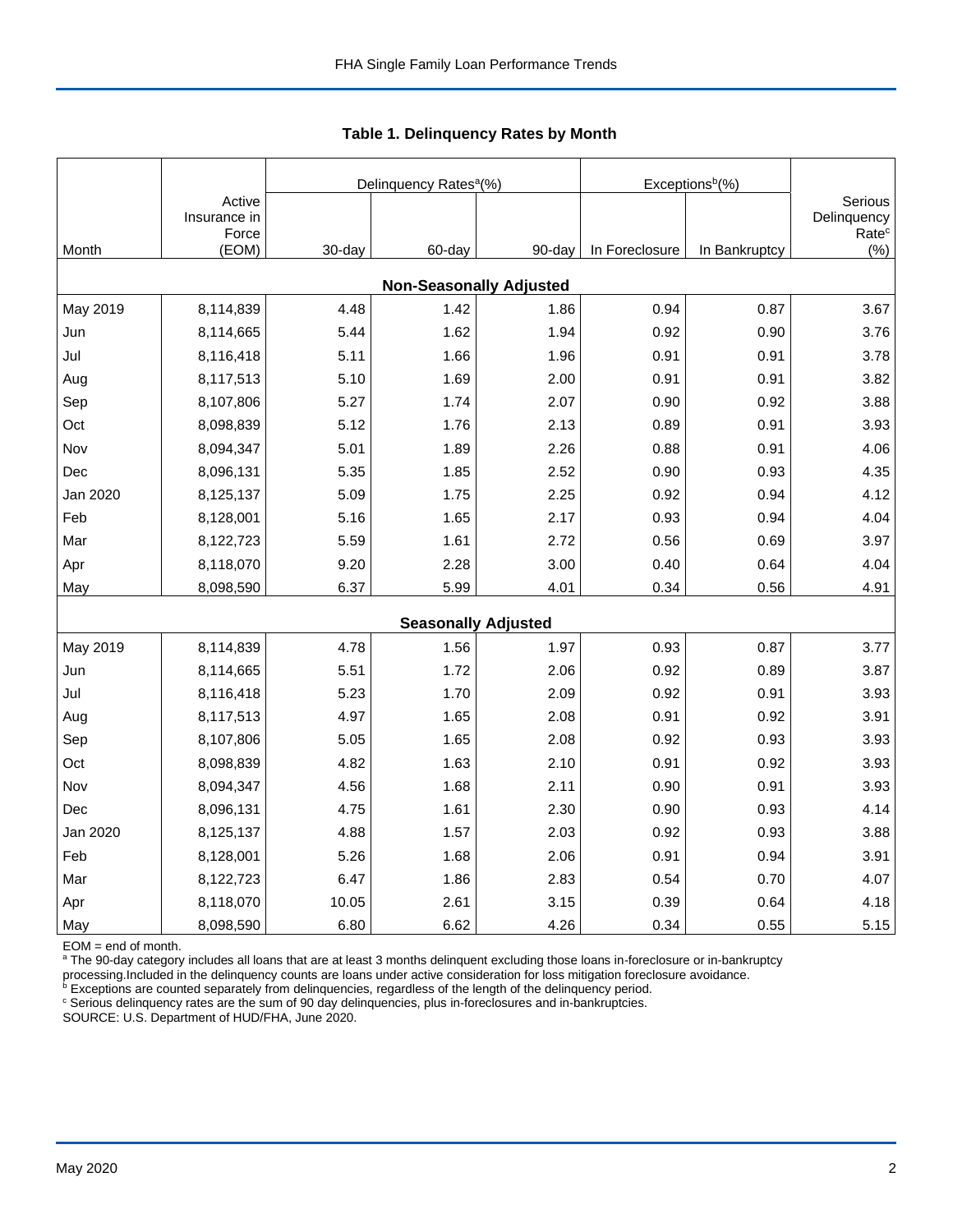|                                   |                                 | Share by Reason for Delinquency (%) |            |                          |                                                              |                                |               |                                    |        |  |
|-----------------------------------|---------------------------------|-------------------------------------|------------|--------------------------|--------------------------------------------------------------|--------------------------------|---------------|------------------------------------|--------|--|
|                                   |                                 |                                     |            |                          |                                                              |                                |               |                                    |        |  |
|                                   |                                 |                                     |            |                          |                                                              |                                |               |                                    |        |  |
| <b>Fiscal Year</b><br>and Quarter | New 90+<br>Day<br>Delinquencies | Reduction<br>of<br>Income           | Unemployed | Excessive<br>Obligations | Death or<br>Illness of<br>Principal<br>Borrower<br>or Family | Marital<br><b>Difficulties</b> | No<br>Contact | National<br>Emergency <sup>a</sup> | Otherb |  |
| 2015 Q3                           | 71,869                          | 30.77                               | 6.62       | 21.16                    | 12.69                                                        | 4.23                           | 13.13         | 0.24                               | 11.17  |  |
| 2015 Q4                           | 88,262                          | 30.48                               | 6.55       | 22.04                    | 12.73                                                        | 4.01                           | 12.13         | 0.27                               | 11.78  |  |
| 2016 Q1                           | 92,606                          | 30.55                               | 6.40       | 22.43                    | 12.95                                                        | 4.05                           | 11.27         | 0.30                               | 12.05  |  |
| 2016 Q2                           | 78,978                          | 30.11                               | 6.67       | 22.58                    | 12.77                                                        | 3.92                           | 11.83         | 0.35                               | 11.76  |  |
| 2016 Q3                           | 66,500                          | 30.75                               | 6.73       | 22.81                    | 13.31                                                        | 4.19                           | 10.61         | 0.46                               | 11.13  |  |
| 2016 Q4                           | 85,289                          | 31.69                               | 7.00       | 23.57                    | 13.09                                                        | 4.03                           | 9.60          | 0.45                               | 10.57  |  |
| 2017 Q1                           | 94,958                          | 31.28                               | 6.72       | 24.13                    | 13.11                                                        | 3.81                           | 9.14          | 0.54                               | 11.28  |  |
| 2017 Q2                           | 75,376                          | 31.35                               | 6.87       | 24.08                    | 13.19                                                        | 3.84                           | 9.72          | 0.63                               | 10.31  |  |
| 2017 Q3                           | 65,531                          | 30.47                               | 6.77       | 24.08                    | 13.73                                                        | 3.91                           | 9.79          | 0.89                               | 10.36  |  |
| 2017 Q4                           | 87,286                          | 30.96                               | 6.78       | 24.49                    | 12.93                                                        | 3.74                           | 9.04          | 1.21                               | 10.85  |  |
| 2018 Q1                           | 157,584                         | 23.86                               | 4.51       | 22.19                    | 8.54                                                         | 2.39                           | 7.18          | 1.04                               | 30.29  |  |
| 2018 Q2                           | 88,660                          | 28.53                               | 6.02       | 23.98                    | 11.61                                                        | 3.22                           | 8.76          | 1.33                               | 16.55  |  |
| 2018 Q3                           | 64,397                          | 30.04                               | 6.46       | 24.63                    | 12.65                                                        | 3.80                           | 8.90          | 2.11                               | 11.41  |  |
| 2018 Q4                           | 84,222                          | 30.51                               | 6.57       | 24.85                    | 12.89                                                        | 3.80                           | 8.73          | 2.65                               | 10.00  |  |
| 2019 Q1                           | 92,065                          | 29.87                               | 6.48       | 25.00                    | 12.91                                                        | 3.59                           | 8.62          | 3.52                               | 10.02  |  |
| 2019 Q2                           | 84,788                          | 29.66                               | 6.68       | 24.01                    | 12.99                                                        | 3.60                           | 8.72          | 5.04                               | 9.31   |  |
| 2019 Q3                           | 69,223                          | 27.98                               | 6.83       | 23.76                    | 12.91                                                        | 3.69                           | 8.12          | 7.67                               | 9.05   |  |
| 2019 Q4                           | 90,457                          | 26.74                               | 6.84       | 23.57                    | 12.40                                                        | 3.37                           | 7.93          | 10.61                              | 8.52   |  |
| 2020 Q1                           | 113,969                         | 22.47                               | 6.15       | 20.46                    | 10.47                                                        | 2.66                           | 7.84          | 17.83                              | 12.12  |  |
| 2020 Q2                           | 86,544                          | 18.49                               | 6.09       | 17.29                    | 8.52                                                         | 2.15                           | 11.77         | 27.40                              | 8.30   |  |
| 2020 Q3 - Apr                     | 35,292                          | 9.34                                | 4.13       | 7.71                     | 3.54                                                         | 0.85                           | 10.40         | 57.96                              | 6.07   |  |
| 2020 Q3 - May                     | 90,365                          | 4.52                                | 3.19       | 2.30                     | 1.10                                                         | 0.20                           | 6.53          | 78.69                              | 3.46   |  |

<span id="page-3-0"></span>**Table 2. New 90+ Day Delinquencies by Reason for Delinquency**

a Includes neighborhood problems and COVID-19 Pandemic.

**b** Includes abandonment of property, distant employment transfer, property problems, inability to sell or rent property, military service, business failure, casualty loss, energy-environment cost, servicing problems, payment adjustment, payment dispute, transfer of ownership pending fraud and incarceration.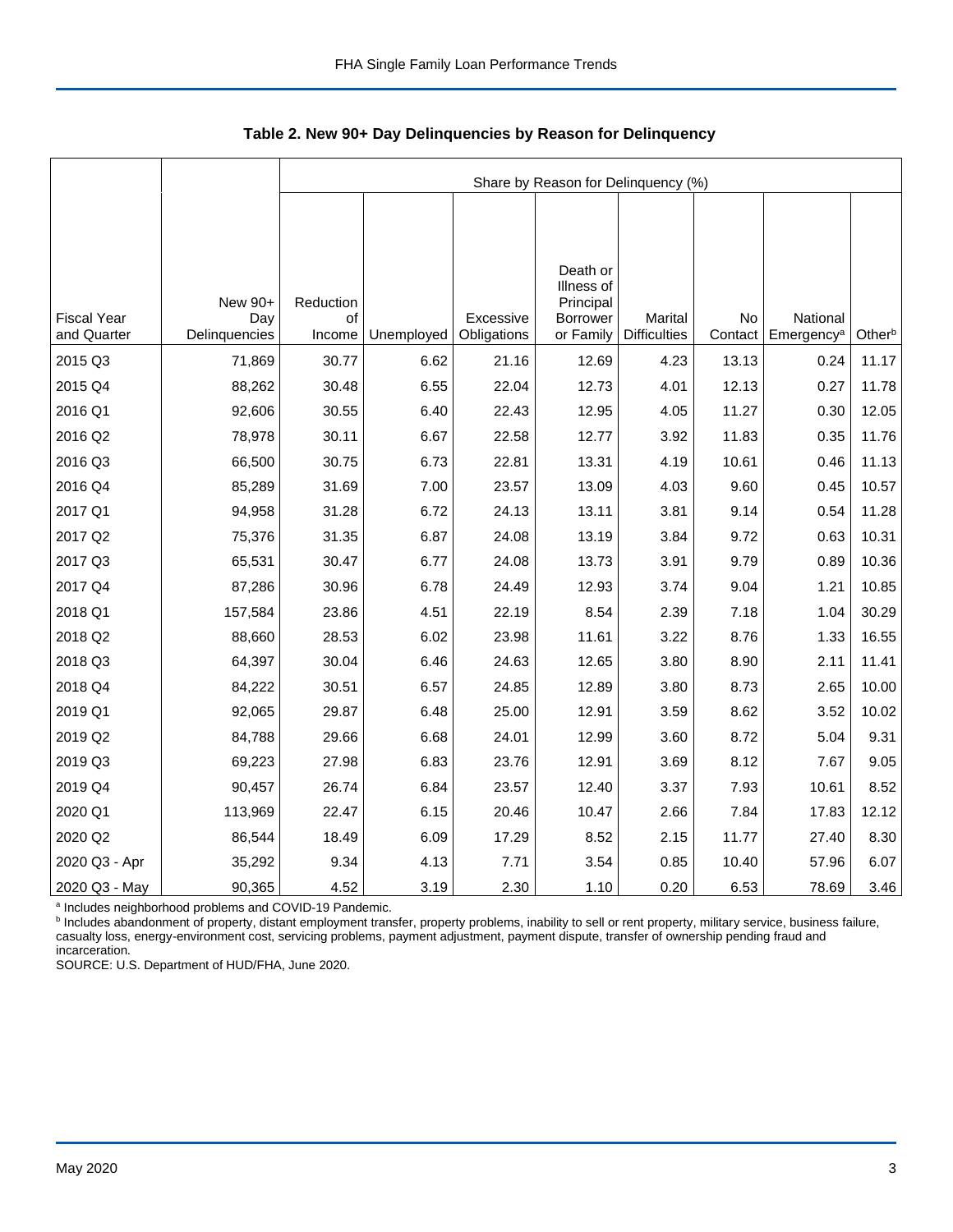|                            |                     | Rates in Percent of Active Loan Counts |        |        |            |             |            |                                  |  |
|----------------------------|---------------------|----------------------------------------|--------|--------|------------|-------------|------------|----------------------------------|--|
|                            | <b>IIF</b>          | All Past                               |        |        |            | In          | In         | Serious                          |  |
|                            | Shares <sup>a</sup> | Due <sup>b</sup>                       | 30 Day | 60 Day | $90 + Day$ | Foreclosure | Bankruptcy | Delinquency<br>Rate <sup>c</sup> |  |
| <b>Loan Purpose</b>        |                     |                                        |        |        |            |             |            |                                  |  |
| All Active Loans           | 8,098,590           | 17.28                                  | 6.37   | 5.99   | 4.01       | 0.34        | 0.56       | 4.91                             |  |
| Purchase                   | 69.16               | 18.59                                  | 6.80   | 6.38   | 4.47       | 0.34        | 0.59       | 5.41                             |  |
| Refinance                  | 30.84               | 14.35                                  | 5.42   | 5.13   | 2.99       | 0.34        | 0.47       | 3.81                             |  |
| <b>Refinance</b>           |                     |                                        |        |        |            |             |            |                                  |  |
| Refinance Loans            | 2,497,768           | 14.35                                  | 5.42   | 5.13   | 2.99       | 0.34        | 0.47       | 3.81                             |  |
| Conventional               | 33.81               | 14.71                                  | 5.47   | 4.82   | 3.42       | 0.48        | 0.52       | 4.42                             |  |
| No Cash-out                | 19.40               | 14.24                                  | 5.31   | 4.60   | 3.29       | 0.48        | 0.55       | 4.32                             |  |
| Cash-out                   | 14.41               | 15.34                                  | 5.69   | 5.11   | 3.59       | 0.46        | 0.49       | 4.54                             |  |
| <b>FHA</b>                 | 14.55               | 14.16                                  | 5.49   | 5.44   | 2.67       | 0.18        | 0.38       | 3.23                             |  |
| No Cash-out                | 7.26                | 13.09                                  | 5.14   | 4.98   | 2.38       | 0.19        | 0.40       | 2.96                             |  |
| Cash-out                   | 7.30                | 15.22                                  | 5.84   | 5.89   | 2.95       | 0.17        | 0.37       | 3.49                             |  |
| Streamline                 | 51.64               | 14.17                                  | 5.36   | 5.24   | 2.81       | 0.30        | 0.46       | 3.57                             |  |
| <b>Credit Score Ranged</b> |                     |                                        |        |        |            |             |            |                                  |  |
| Loans with Credit Scores   | 6,480,928           | 17.63                                  | 6.47   | 6.20   | 4.09       | 0.32        | 0.55       | 4.96                             |  |
| < 500                      | 0.09                | 36.35                                  | 10.78  | 8.98   | 12.96      | 1.80        | 1.83       | 16.60                            |  |
| 500-579                    | 1.75                | 31.75                                  | 10.57  | 8.20   | 10.06      | 1.31        | 1.62       | 12.98                            |  |
| 580-619                    | 8.30                | 26.55                                  | 9.28   | 7.79   | 7.82       | 0.63        | 1.03       | 9.48                             |  |
| 620-659                    | 32.27               | 22.68                                  | 8.10   | 7.60   | 5.80       | 0.40        | 0.78       | 6.98                             |  |
| 660-719                    | 39.09               | 15.25                                  | 5.75   | 5.90   | 2.98       | 0.23        | 0.38       | 3.60                             |  |
| 720-850                    | 18.49               | 8.40                                   | 3.45   | 3.48   | 1.18       | 0.14        | 0.15       | 1.46                             |  |
| <b>Fiscal Year Cohort</b>  |                     |                                        |        |        |            |             |            |                                  |  |
| <b>All Cohorts</b>         | 8,098,590           | 17.28                                  | 6.37   | 5.99   | 4.01       | 0.34        | 0.56       | 4.91                             |  |
| pre-2005                   | 7.37                | 18.96                                  | 7.24   | 5.17   | 5.18       | 0.55        | 0.83       | 6.55                             |  |
| 2005                       | 1.14                | 22.65                                  | 7.86   | 6.67   | 6.22       | 0.87        | 1.02       | 8.12                             |  |
| 2006                       | 0.92                | 24.15                                  | 8.22   | 6.75   | 6.89       | 1.16        | 1.13       | 9.18                             |  |
| 2007                       | 0.87                | 26.46                                  | 8.74   | 6.76   | 8.26       | 1.30        | 1.40       | 10.96                            |  |
| 2008                       | 2.03                | 27.29                                  | 8.96   | 7.15   | 8.28       | 1.55        | 1.33       | 11.17                            |  |
| 2009                       | 4.31                | 20.75                                  | 7.13   | 6.09   | 5.69       | 0.93        | 0.91       | 7.53                             |  |
| 2010                       | 5.44                | 17.29                                  | 6.09   | 5.67   | 4.25       | 0.59        | 0.69       | 5.54                             |  |
| 2011                       | 4.40                | 16.11                                  | 5.67   | 5.72   | 3.60       | 0.47        | 0.65       | 4.72                             |  |
| 2012                       | 5.48                | 15.01                                  | 5.40   | 5.65   | 3.04       | 0.34        | 0.58       | 3.96                             |  |
| 2013                       | 7.68                | 13.71                                  | 5.09   | 5.19   | 2.67       | 0.26        | 0.49       | 3.43                             |  |
| 2014                       | 3.57                | 18.83                                  | 6.56   | 6.18   | 4.70       | 0.44        | 0.96       | 6.09                             |  |
| 2015                       | 6.59                | 18.25                                  | 6.49   | 6.20   | 4.50       | 0.30        | 0.76       | 5.56                             |  |
| 2016                       | 9.57                | 17.74                                  | 6.47   | 6.20   | 4.20       | 0.23        | 0.63       | 5.06                             |  |
| 2017                       | 10.93               | 18.32                                  | 6.73   | 6.43   | 4.45       | 0.20        | 0.51       | 5.15                             |  |
| 2018                       | 9.30                | 19.98                                  | 7.19   | 6.99   | 5.14       | 0.21        | 0.45       | 5.80                             |  |
| 2019                       | 9.78                | 17.84                                  | 6.78   | 7.15   | 3.66       | 0.08        | 0.17       | 3.90                             |  |
| 2020                       | 10.63               | 9.63                                   | 4.64   | 4.37   | 0.60       | 0.00        | 0.01       | 0.61                             |  |

<span id="page-4-0"></span>Table 3. Delinquency Rates by Loan and Property Characteristics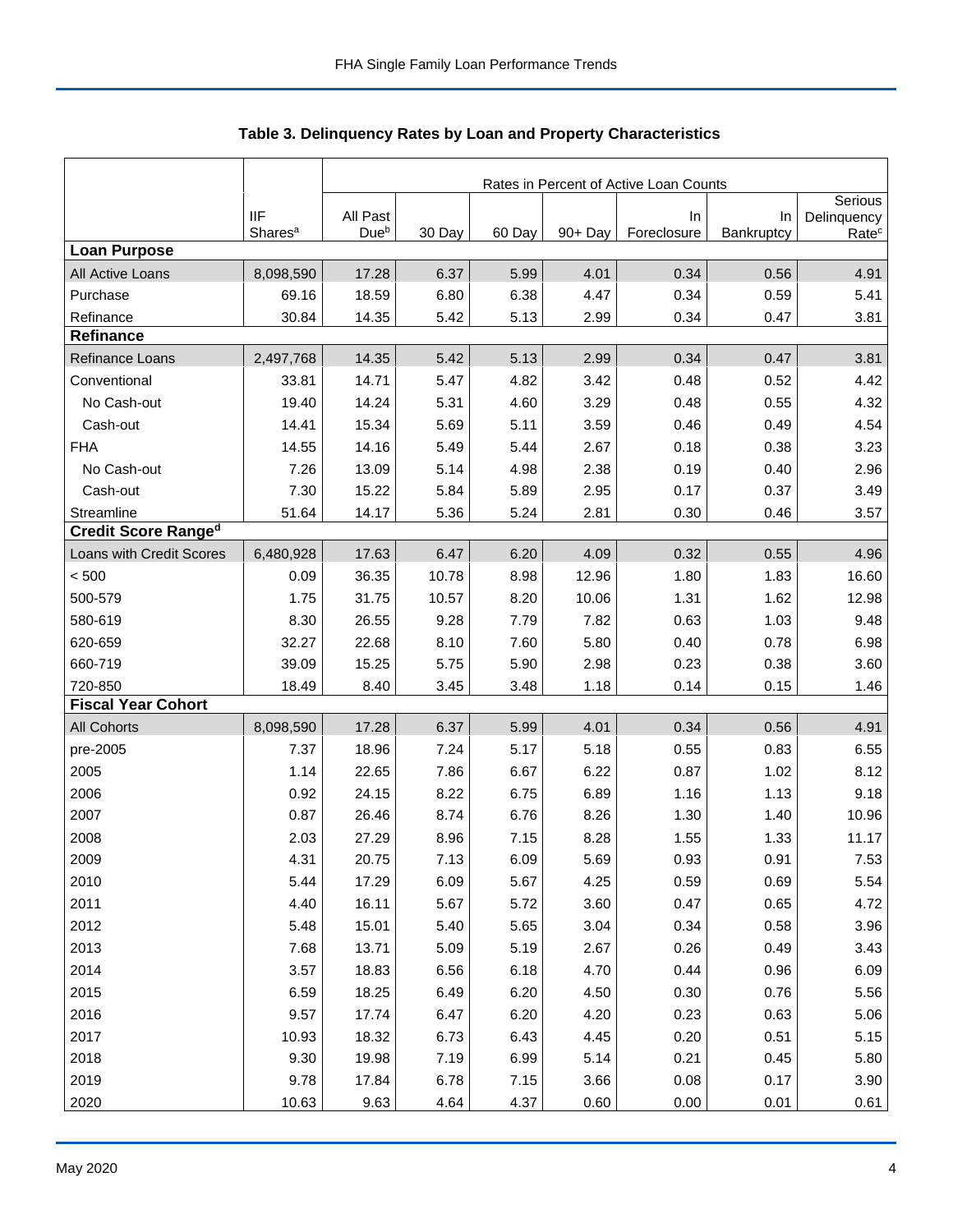|                                           |                     | Rates in Percent of Active Loan Counts |        |        |         |             |            |                   |  |
|-------------------------------------------|---------------------|----------------------------------------|--------|--------|---------|-------------|------------|-------------------|--|
|                                           |                     |                                        |        |        |         |             |            | Seriously         |  |
|                                           | <b>IIF</b>          | All Past                               |        |        |         | $\ln$       | In         | Delinquency       |  |
| Loan Amount at Origination (\$ thousands) | Shares <sup>a</sup> | Due <sup>b</sup>                       | 30 Day | 60 Day | 90+ Day | Foreclosure | Bankruptcy | Rate <sup>c</sup> |  |
| All Loan Amounts                          | 8,098,590           | 17.28                                  | 6.37   | 5.99   | 4.01    | 0.34        | 0.56       | 4.91              |  |
| < 50                                      | 2.42                | 13.64                                  | 5.44   | 3.30   | 3.67    | 0.60        | 0.63       | 4.90              |  |
| 50-99                                     | 20.53               | 15.00                                  | 5.82   | 4.29   | 3.74    | 0.48        | 0.67       | 4.90              |  |
| 100-149                                   | 26.27               | 16.42                                  | 6.17   | 5.32   | 3.92    | 0.36        | 0.65       | 4.92              |  |
| 150-199                                   | 20.42               | 17.19                                  | 6.42   | 6.01   | 3.93    | 0.29        | 0.54       | 4.76              |  |
| 200-249                                   | 13.08               | 18.14                                  | 6.64   | 6.80   | 4.02    | 0.24        | 0.44       | 4.70              |  |
| 250-399                                   | 14.35               | 20.72                                  | 7.17   | 8.35   | 4.55    | 0.25        | 0.39       | 5.20              |  |
| 400-499                                   | 1.80                | 22.98                                  | 7.30   | 10.20  | 4.87    | 0.30        | 0.32       | 5.48              |  |
| >499                                      | 1.13                | 25.59                                  | 7.76   | 12.05  | 5.18    | 0.34        | 0.26       | 5.78              |  |
| <b>Property Type</b>                      |                     |                                        |        |        |         |             |            |                   |  |
| All Property Types                        | 8,098,590           | 17.28                                  | 6.37   | 5.99   | 4.01    | 0.34        | 0.56       | 4.91              |  |
| Detached                                  | 86.42               | 17.27                                  | 6.39   | 5.96   | 4.03    | 0.32        | 0.57       | 4.92              |  |
| <b>Manufactured Housing</b>               | 3.41                | 13.97                                  | 5.55   | 3.63   | 3.51    | 0.63        | 0.66       | 4.79              |  |
| 2-4 Units                                 | 2.20                | 21.47                                  | 7.08   | 9.15   | 4.20    | 0.69        | 0.35       | 5.24              |  |
| Condo                                     | 2.79                | 15.46                                  | 5.45   | 5.78   | 3.44    | 0.35        | 0.44       | 4.23              |  |
| Townhouse                                 | 5.18                | 18.84                                  | 6.81   | 6.90   | 4.28    | 0.37        | 0.48       | 5.13              |  |
| <b>Purchase Loan Type</b>                 |                     |                                        |        |        |         |             |            |                   |  |
| All Purchase Loans                        | 5,600,401           | 18.58                                  | 6.80   | 6.38   | 4.47    | 0.34        | 0.59       | 5.41              |  |
| Repeat                                    | 16.50               | 15.89                                  | 6.08   | 5.59   | 3.45    | 0.28        | 0.49       | 4.22              |  |
| First-time                                | 83.50               | 19.12                                  | 6.94   | 6.54   | 4.67    | 0.35        | 0.62       | 5.64              |  |
| Down Payment Assistance (DPA) Type        |                     |                                        |        |        |         |             |            |                   |  |
| All Sources of Funds                      | 8,098,590           | 17.28                                  | 6.37   | 5.99   | 4.01    | 0.34        | 0.56       | 4.91              |  |
| Government                                | 7.72                | 17.69                                  | 6.62   | 5.59   | 4.42    | 0.33        | 0.73       | 5.48              |  |
| Relative                                  | 16.22               | 21.58                                  | 7.63   | 7.56   | 5.41    | 0.36        | 0.62       | 6.40              |  |
| Other                                     | 1.93                | 23.57                                  | 8.36   | 7.00   | 6.40    | 0.68        | 1.13       | 8.20              |  |
| Seller Funded                             | 0.51                | 31.19                                  | 9.92   | 8.16   | 9.93    | 1.44        | 1.74       | 13.11             |  |
| No DPA                                    | 73.63               | 16.03                                  | 5.99   | 5.65   | 3.56    | 0.32        | 0.50       | 4.38              |  |

**Table 3. Delinquency Rates by Loan and Property Characteristics**

IIF = insurance in force.

<sup>a</sup> For each subpanel, the loan shares add to 100%. However, in some of the subpanels, the total loans in the analysis do not add to 100% of IIF. For example, the IIF shares for refinance loans add to 100% of refinance loans. Streamline refinance loans are not included in the Credit Score

Range analysis; the IIF shares in that panel, add to 100% of fully-underwritten loans.<br><sup>b</sup> Includes all loans 30 or more days past due, including those in bankruptcy or foreclosure.

c Includes all loans 90 days past due plus all in-bankruptcy and in-foreclosure cases.

<sup>d</sup> Credit score reporting began in May 2004 but was not mandatory until July 2008. Streamline Refinance loans do not require credit score reporting.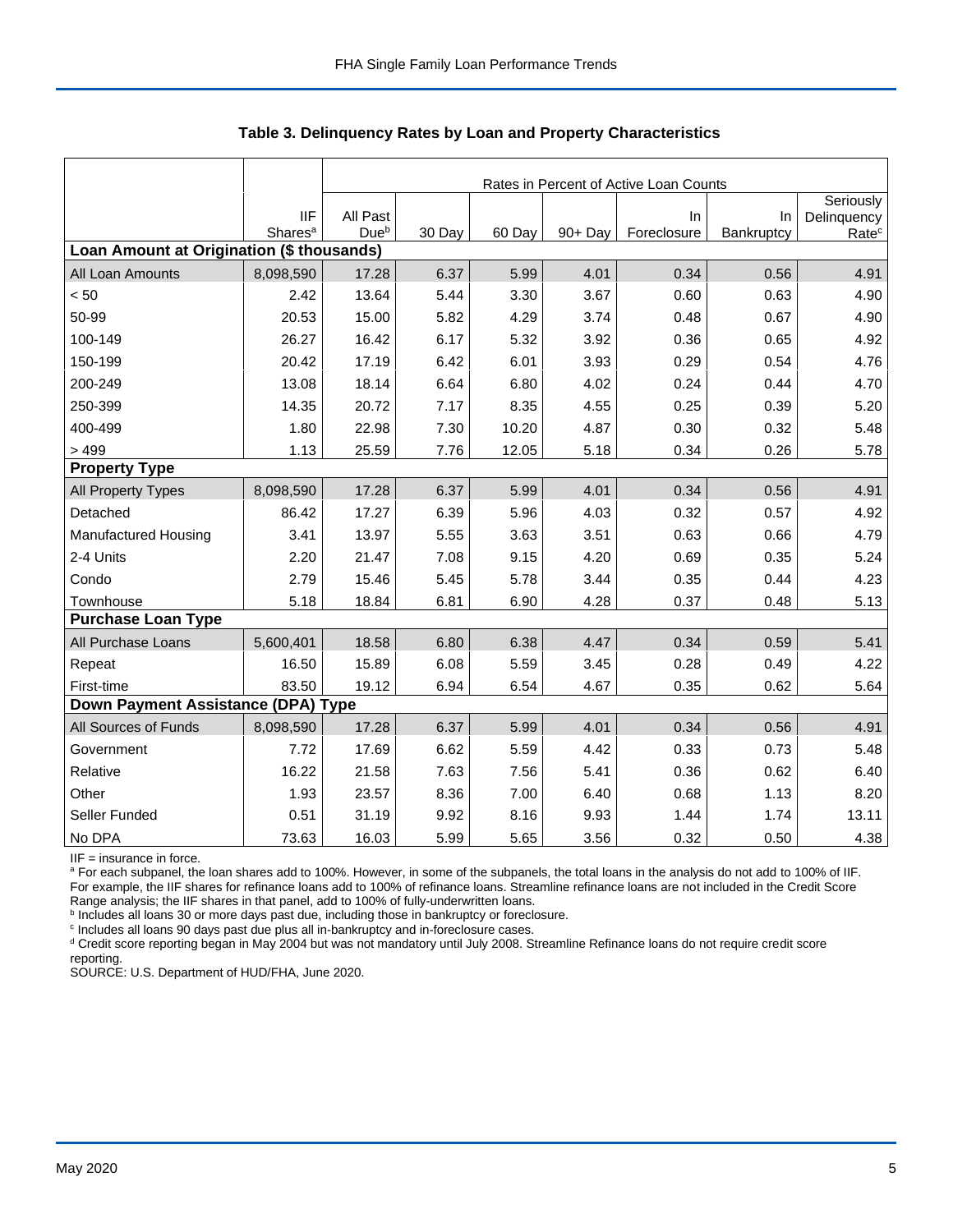|        |       |              |               |                          |             | Foreclosure             | Annualized         |
|--------|-------|--------------|---------------|--------------------------|-------------|-------------------------|--------------------|
| Fiscal |       | Insurance in | Foreclosure   | In                       | Foreclosure | Starts:                 | Foreclosure        |
| Year   | Month | Force        | <b>Starts</b> | Foreclosure <sup>a</sup> | Claimsb     | 6-month MA <sup>c</sup> | Rate <sup>d%</sup> |
| 2017   | May   | 7,934,510    | 9,536         | 112,048                  | 5,979       | 10,381                  | 0.90               |
|        | Jun   | 7,950,029    | 8,779         | 108,632                  | 6,286       | 10,150                  | 0.94               |
|        | Jul   | 7,962,527    | 8,115         | 103,183                  | 5,825       | 9,698                   | 0.87               |
|        | Aug   | 7,973,604    | 9,473         | 103,830                  | 6,800       | 9,462                   | 1.02               |
|        | Sep   | 7,982,070    | 8,022         | 94,946                   | 5,786       | 8,835                   | 0.87               |
| 2018   | Oct   | 7,986,663    | 8,757         | 94,012                   | 6,008       | 8,780                   | 0.90               |
|        | Nov   | 7,988,634    | 8,491         | 92,810                   | 5,524       | 8,606                   | 0.83               |
|        | Dec   | 7,989,699    | 8,857         | 93,261                   | 4,756       | 8,619                   | 0.71               |
|        | Jan   | 8,005,645    | 9,877         | 91,506                   | 5,066       | 8,913                   | 0.76               |
|        | Feb   | 8,007,772    | 9,940         | 92,797                   | 5,023       | 8,991                   | 0.75               |
|        | Mar   | 8,007,182    | 10,243        | 92,153                   | 5,708       | 9,361                   | 0.85               |
|        | Apr   | 8,012,065    | 9,699         | 90,663                   | 5,405       | 9,518                   | 0.81               |
|        | May   | 8,015,714    | 10,277        | 89,409                   | 5,804       | 9,816                   | 0.87               |
|        | Jun   | 8,024,523    | 9,109         | 87,390                   | 5,440       | 9,858                   | 0.81               |
|        | Jul   | 8,031,487    | 8,383         | 82,258                   | 4,882       | 9,609                   | 0.73               |
|        | Aug   | 8,037,609    | 9,815         | 85,106                   | 5,207       | 9,588                   | 0.77               |
|        | Sep   | 8,048,639    | 7,832         | 83,334                   | 4,151       | 9,186                   | 0.62               |
| 2019   | Oct   | 8,062,967    | 10,359        | 81,407                   | 5,549       | 9,296                   | 0.82               |
|        | Nov   | 8,077,125    | 9,319         | 80,980                   | 4,488       | 9,136                   | 0.66               |
|        | Dec   | 8,086,151    | 9,434         | 80,094                   | 4,086       | 9,190                   | 0.60               |
|        | Jan   | 8,112,026    | 11,398        | 83,174                   | 4,469       | 9,693                   | 0.66               |
|        | Feb   | 8,117,180    | 10,290        | 84,258                   | 4,355       | 9,772                   | 0.64               |
|        | Mar   | 8,118,034    | 10,201        | 81,377                   | 4,703       | 10,167                  | 0.69               |
|        | Apr   | 8,117,498    | 9,463         | 78,277                   | 4,883       | 10,018                  | 0.72               |
|        | May   | 8,114,839    | 8,880         | 76,321                   | 3,984       | 9,944                   | 0.59               |
|        | Jun   | 8,114,665    | 7,713         | 74,502                   | 3,746       | 9,658                   | 0.55               |
|        | Jul   | 8,116,418    | 8,060         | 73,946                   | 3,761       | 9,101                   | 0.55               |
|        | Aug   | 8,117,513    | 9,066         | 73,562                   | 4,032       | 8,897                   | 0.59               |
|        | Sep   | 8,107,806    | 7,824         | 72,575                   | 3,558       | 8,501                   | 0.53               |
| 2020   | Oct   | 8,098,839    | 9,762         | 71,711                   | 4,163       | 8,551                   | 0.62               |
|        | Nov   | 8,094,347    | 8,600         | 71,543                   | 3,652       | 8,504                   | 0.54               |
|        | Dec   | 8,096,131    | 9,100         | 73,070                   | 3,566       | 8,735                   | 0.53               |
|        | Jan   | 8,125,137    | 10,714        | 75,086                   | 3,855       | 9,178                   | 0.57               |
|        | Feb   | 8,128,001    | 10,413        | 75,294                   | 3,378       | 9,402                   | 0.50               |
|        | Mar   | 8,122,723    | 5,957         | 45,107                   | 3,910       | 9,091                   | 0.58               |
|        | Apr   | 8,118,070    | 50            | 32,204                   | 3,365       | 7,472                   | 0.50               |
|        | May   | 8,098,590    | 187           | 27,722                   | 2,302       | 6,070                   | 0.34               |

<span id="page-6-0"></span>**Table 4. Monthly Foreclosure Statistics and Trends**

<sup>a</sup> Numbers of loans are in some stage of foreclosure processing at the end of each month.

b This is the number of claims paid by HUD. These are nearly all for completed foreclosure actions.

<sup>c</sup> The six-month moving average of foreclosure starts is presented here to smooth out variations in actual starts each month. <sup>d</sup> An annualized foreclosure rate takes the monthly foreclosure claim rate and transforms that into its annual equivalency. That is, if the same foreclosure claim rate continued for 12 straight months, then the figure is the final annual foreclosure rate result as a percentage of beginning insurance-in-force.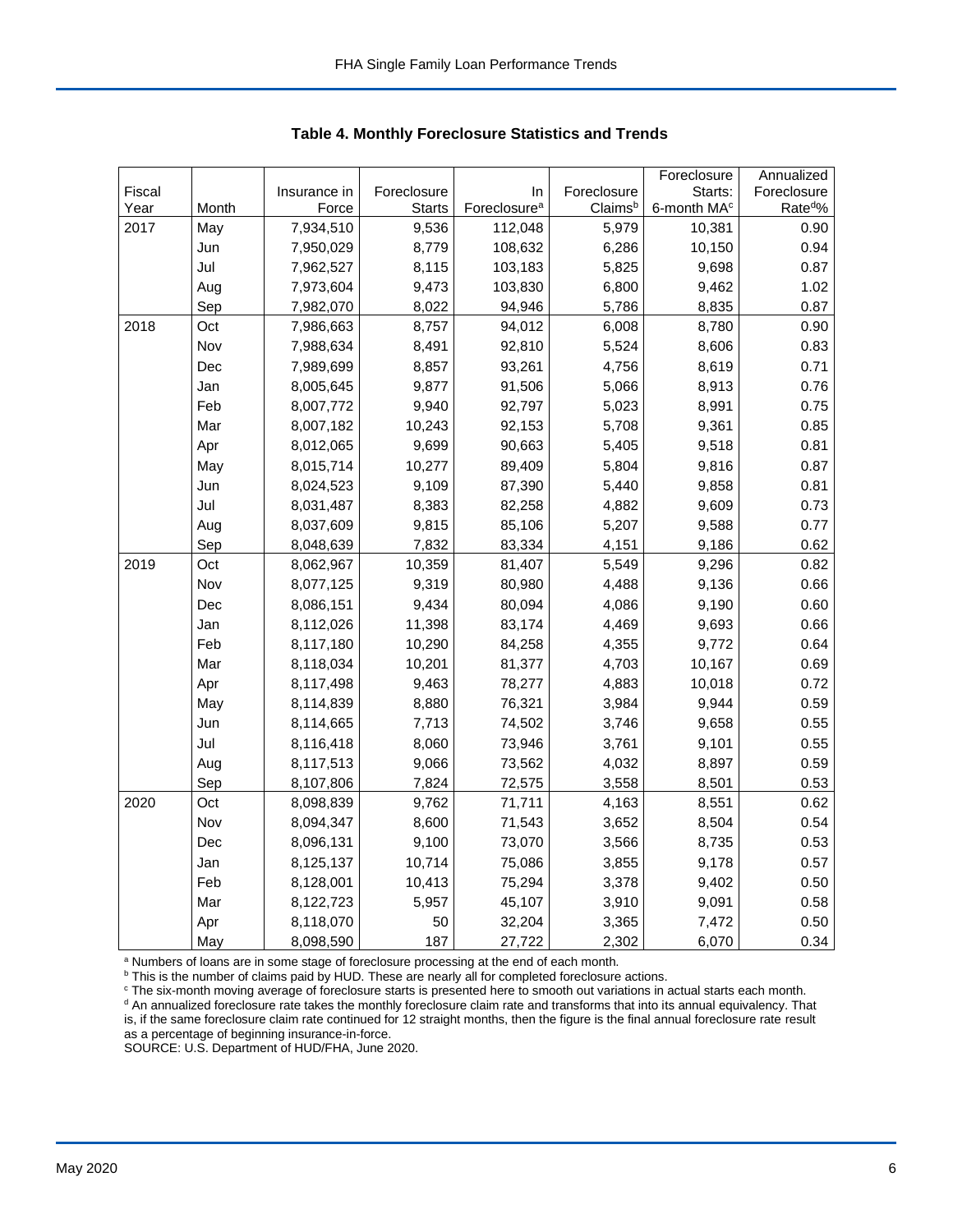|                                |                |            | Recovery Rates (%) |            | Percentage Point Change |               |
|--------------------------------|----------------|------------|--------------------|------------|-------------------------|---------------|
|                                |                |            |                    |            | <b>From Previous</b>    | From Previous |
| Disposition State <sup>b</sup> | Dispositions   | April 2020 | March 2020         | April 2019 | Month                   | Year          |
| US                             | 1,084          | 50.9       | 51.4               | 45.1       | $-0.5$                  | 5.8           |
| IL                             | 84             | 24.0       | 19.1               | 32.5       | 4.9                     | $-8.4$        |
| TX                             | 81             | 70.1       | 66.4               | 62.7       | 3.7                     | 7.4           |
| OH                             | 77             | 39.1       | 45.3               | 31.6       | $-6.2$                  | 7.5           |
| <b>CT</b>                      | 52             | 47.9       | 46.1               | 42.2       | 1.8                     | 5.7           |
| PA                             | 48             | 34.7       | 37.9               | 29.5       | $-3.2$                  | 5.2           |
| <b>NY</b>                      | 44             | 21.3       | 34.3               | 22.0       | $-13.0$                 | $-0.8$        |
| <b>MO</b>                      | 42             | 55.4       | 50.8               | 47.5       | 4.7                     | 7.9           |
| FL.                            | 40             | 60.4       | 67.1               | 52.8       | $-6.7$                  | 7.6           |
| NJ                             | 39             | 43.9       | 46.7               | 18.1       | $-2.8$                  | 25.9          |
| VA                             | 39             | 70.7       | 67.1               | 60.3       | 3.6                     | 10.4          |
| AL                             | 38             | 52.9       | 54.5               | 45.3       | $-1.7$                  | 7.6           |
| LA                             | 38             | 43.7       | 41.4               | 42.0       | 2.3                     | 1.7           |
| <b>MD</b>                      | 38             | 47.5       | 52.6               | 42.9       | $-5.1$                  | 4.7           |
| IN                             | 34             | 46.5       | 37.7               | 43.5       | 8.8                     | 2.9           |
| KS                             | 34             | 55.2       | 59.9               | 44.2       | $-4.6$                  | 11.1          |
| AR                             | 29             | 43.7       | 46.9               | 41.8       | $-3.2$                  | 1.9           |
| MI                             | 27             | 52.0       | 52.4               | 44.7       | $-0.4$                  | 7.3           |
| KY                             | 26             | 46.6       | 44.7               | 38.7       | 1.9                     | 7.9           |
| SC                             | 24             | 55.1       | 61.3               | 50.3       | $-6.2$                  | 4.8           |
| TN                             | 24             | 81.8       | 65.8               | 55.7       | 16.0                    | 26.1          |
| <b>MS</b>                      | 23             | 50.5       | 49.9               | 43.2       | 0.6                     | 7.3           |
| OK                             | 23             | 52.0       | 42.0               | 41.5       | 9.9                     | 10.5          |
| <b>NC</b>                      | 22             | 48.9       | 56.2               | 50.1       | $-7.4$                  | $-1.2$        |
| GA                             | 20             | 45.7       | 65.0               | 56.3       | $-19.3$                 | $-10.6$       |
| ΙA                             | 13             | 26.6       | 19.8               | 41.0       | 6.8                     | $-14.4$       |
| <b>NM</b>                      | 12             | 56.7       | 51.5               | 44.8       | 5.2                     | 11.9          |
| ME                             | 9              | 74.6       | 36.8               | 29.4       | 37.8                    | 45.2          |
| WI                             | 9              | 56.2       | 46.9               | 34.8       | 9.3                     | 21.4          |
| MN                             | 8              | 73.7       | 51.3               | 53.7       | 22.4                    | 20.1          |
| WV                             | 8              | 46.4       | 27.6               | 46.0       | 18.7                    | 0.4           |
| CA                             | 7              | 81.6       | 77.3               | 98.6       | 4.2                     | $-17.0$       |
| CO                             | 7              | 88.0       | 81.2               | 81.8       | 6.8                     | 6.2           |
| MA                             | $\overline{7}$ | 53.6       | 56.5               | 66.2       | $-2.9$                  | $-12.6$       |
| ND                             | 7              | 37.2       | 68.3               | 46.6       | $-31.1$                 | $-9.3$        |
| WY                             | 7              | 66.5       | 82.0               | 40.9       | $-15.6$                 | 25.5          |
| $\mathsf{A}\mathsf{Z}$         | 6              | 63.3       | 77.2               | 48.7       | $-13.9$                 | 14.6          |
| MT                             | 6              | 31.0       | 47.1               | 12.5       | $-16.0$                 | 18.5          |
| <b>NE</b>                      | 6              | 57.9       | 53.4               | 79.6       | 4.5                     | $-21.7$       |
| OR                             | 5              | 80.6       | 86.6               | 81.1       | $-6.0$                  | $-0.4$        |

<span id="page-7-0"></span>Tabl e 5. REO R ecovery R ates **Table 5. REO Recovery Rates**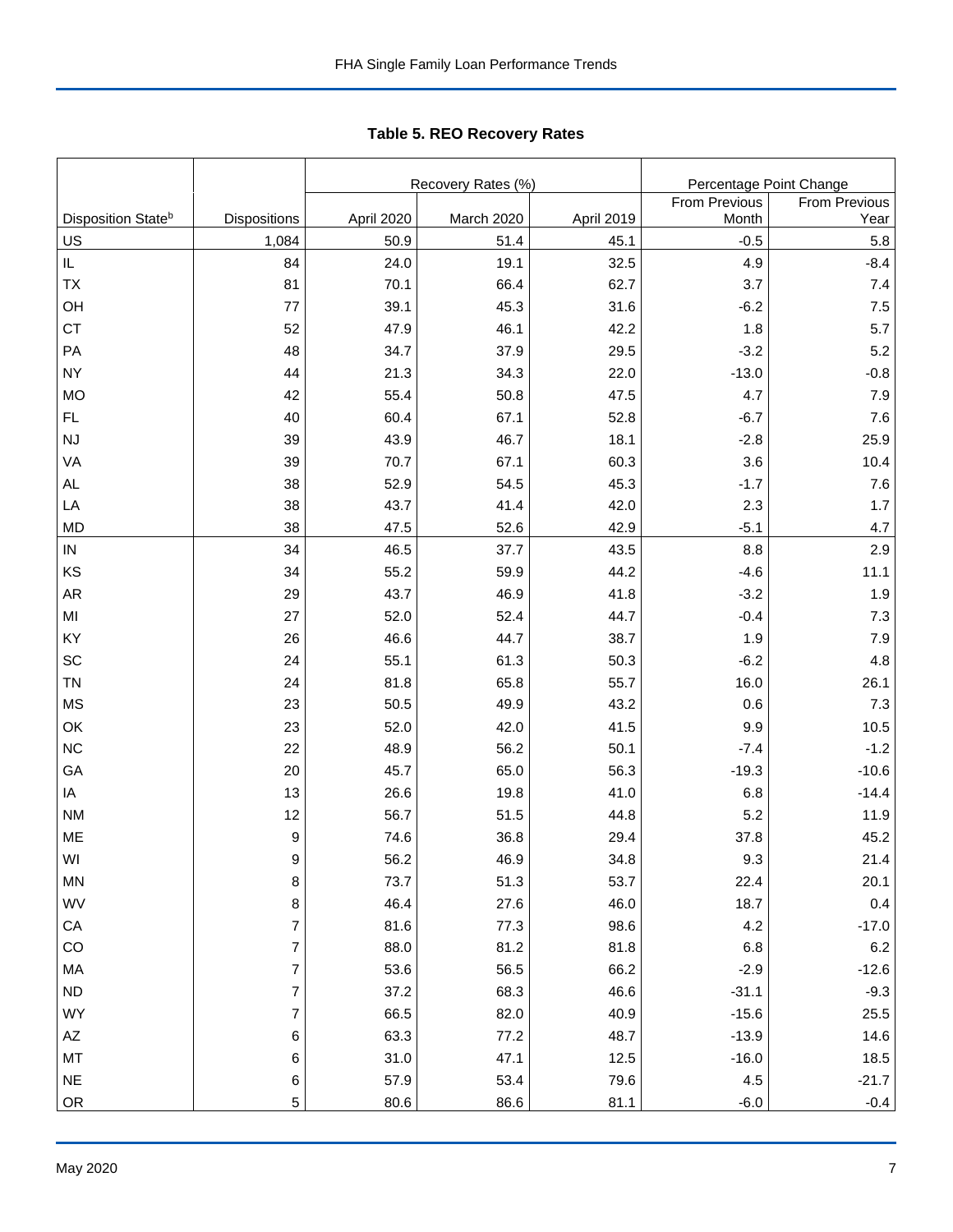|                                |                     |            | Recovery Rates (%) | Percentage Point Change |                        |                       |
|--------------------------------|---------------------|------------|--------------------|-------------------------|------------------------|-----------------------|
| Disposition State <sup>b</sup> | <b>Dispositions</b> | April 2020 | March 2020         | April 2019              | From Previous<br>Month | From Previous<br>Year |
| <b>NH</b>                      | 3                   | 31.5       | 54.9               | 50.7                    | $-23.3$                | $-19.2$               |
| <b>SD</b>                      | 3                   | 54.6       | 56.4               | 64.2                    | $-1.8$                 | $-9.6$                |
| <b>WA</b>                      | 3                   | 68.3       | 83.8               | 80.2                    | $-15.5$                | $-11.9$               |
| AK                             | $\overline{c}$      | 69.6       | 57.9               | 61.1                    | 11.7                   | 8.4                   |
| DE                             | 2                   | 95.2       | 27.9               | 50.1                    | 67.3                   | 45.1                  |
| ID                             | $\overline{c}$      | 102.0      | 40.2               | na                      | 61.8                   | na                    |
| R <sub>l</sub>                 | $\overline{c}$      | 37.9       | 53.0               | 90.6                    | $-15.2$                | $-52.7$               |
| UT                             | $\overline{2}$      | 53.5       | 77.2               | 86.0                    | $-23.8$                | $-32.6$               |
| DC                             |                     | 21.0       | na                 | na                      | na                     | na                    |
| <b>NV</b>                      |                     | 57.6       | 38.8               | 76.8                    | 18.8                   | $-19.1$               |
| H <sub>l</sub>                 | 0                   | na         | 84.9               | 102.2                   | na                     | na                    |
| <b>PR</b>                      | 0                   | na         | 58.8               | 44.8                    | na                     | na                    |
| VT                             | 0                   | na         | 55.5               | 18.8                    | na                     | na                    |

**Table 5. REO Recovery Rates**

na = not applicable

<sup>a</sup> Rates are percentages of unpaid loan balance at time of default.

 $b$  State records are sorted by number of dispositions in the most recent month (largest to smallest).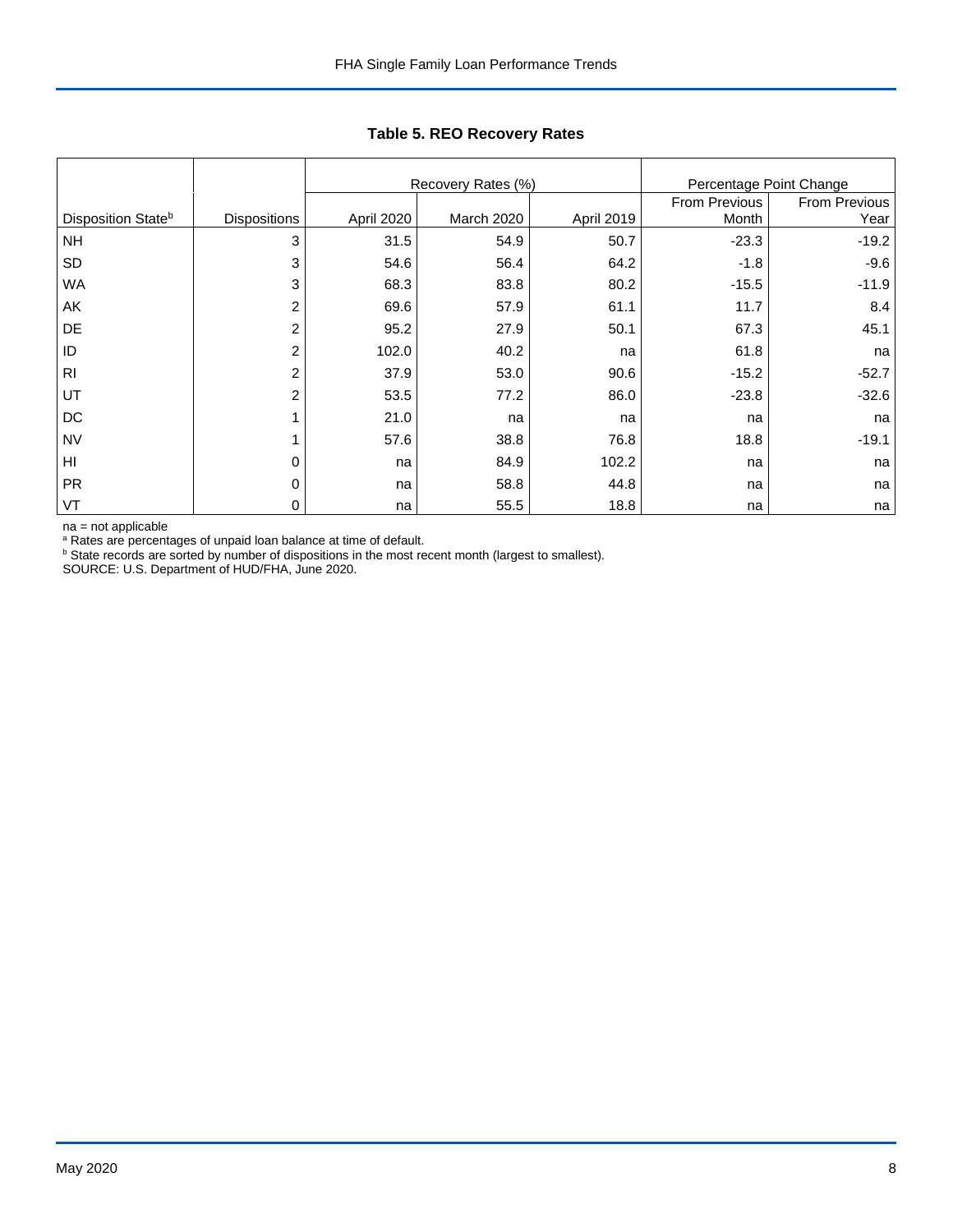|                                     | 2020    |         |                |         |         | 2019                          |         |         |                                                      |         |         |         |                |
|-------------------------------------|---------|---------|----------------|---------|---------|-------------------------------|---------|---------|------------------------------------------------------|---------|---------|---------|----------------|
| <b>Disposition Month</b>            | Apr     | Mar     | Feb            | Jan     | Dec     | Nov                           | Oct     | Sep     | Aug l                                                | Jul     | Jun     | May     | Apr            |
|                                     |         |         |                |         |         |                               |         |         | Loss Components as Percent of Defaulted Loan Balance |         |         |         |                |
| Claim Expenses <sup>a</sup> (%)     | 19.19   | 18.85   | 20.63          | 20.59   | 20.97   | 20.16                         | 20.60   | 20.89   | 20.68                                                | 20.27   | 21.24   | 21.03   | 21.01          |
| Holding Costs <sup>b</sup> (%)      | 5.31    | 5.30    | 5.34           | 5.28    | 5.33    | 5.37                          | 5.58    | 5.48    | 4.95                                                 | 4.92    | 5.16    | 5.35    | 5.12           |
| Loss on Collateral <sup>c</sup> (%) | 21.11   | 22.13   | 22.90          | 22.78   | 23.74   | 23.30                         | 21.45   | 22.24   | 21.99                                                | 21.39   | 20.79   | 22.13   | 24.55          |
| Sales Expense (%)                   | 5.35    | 4.99    | 4.98           | 5.21    | 4.82    | 5.04                          | 4.95    | 4.87    | 4.92                                                 | 5.03    | 5.00    | 4.92    | 4.67           |
| Program Discounts <sup>d</sup> (%)  | 0.39    | 0.17    | 0.08           | 0.42    | 0.08    | 0.36                          | 0.22    | 0.15    | 0.23                                                 | 0.37    | 0.30    | 0.29    | 0.11           |
| Net Loss Rate <sup>e</sup> (%)      | 49.10   | 48.56   | 50.47          | 51.91   | 52.59   | 51.42                         | 49.86   | 51.02   | 51.26                                                | 50.89   | 52.03   | 53.76   | 54.86          |
|                                     |         |         |                |         |         | <b>Average Amount</b>         |         |         |                                                      |         |         |         |                |
| Average Dollar Loss (\$)            | 57,475  | 57,824  | 58,915         | 61,463  | 63,350  | 62,027                        | 59,186  | 60,549  | 63,727                                               | 61,874  | 62,691  | 63,188  | 66,549         |
| Average Unpaid Balance (\$)         | 117,064 | 119,082 | 116,738        | 118,393 | 120,466 | 120,619                       | 118,699 | 118,689 | 124,333                                              | 121,595 | 120,480 | 117,544 | 121,304        |
|                                     |         |         |                |         |         | <b>Occurrence Counts</b>      |         |         |                                                      |         |         |         |                |
| Number of Dispositions              | 1,084   | 1,477   | 1,449          | 1,430   | 1,291   | 1,191                         | 1,276   | 1,061   | 1,201                                                | 1,254   | 1,157   | 1,355   | 1,293          |
| Number of Discounts                 | 8       | 6       | $\overline{c}$ | 9       | 3       | 8                             | 8       | 5       | $\overline{7}$                                       | 8       |         | 9       | $\overline{4}$ |
| <b>Stage</b>                        |         |         |                |         |         | <b>Average Time in Months</b> |         |         |                                                      |         |         |         |                |
| Delinquency <sup>f</sup>            | 10.1    | 9.6     | 9.9            | 9.6     | 9.8     | 10.5                          | 10.5    | 10.3    | 10.5                                                 | 10.0    | 10.3    | 10.7    | 11.2           |
| Foreclosure <sup>g</sup>            | 10.4    | 10.5    | 11.9           | 11.7    | 12.1    | 12.1                          | 12.5    | 12.2    | 12.0                                                 | 12.2    | 11.9    | 12.1    | 12.6           |
| Deed Transferh                      | 10.7    | 11.1    | 11.3           | 11.5    | 11.7    | 11.8                          | 11.9    | 12.3    | 12.3                                                 | 12.3    | 11.8    | 13.0    | 13.0           |
| <b>REO</b>                          | 4.4     | 4.4     | 4.5            | 4.4     | 4.4     | 4.4                           | 4.3     | 4.5     | 4.3                                                  | 4.1     | 4.2     | 4.1     | 4.2            |
| All Stages                          | 35.6    | 35.6    | 37.5           | 37.2    | 37.8    | 38.7                          | 39.2    | 39.3    | 38.9                                                 | 38.6    | 38.2    | 39.8    | 40.9           |

<span id="page-9-0"></span>**Table 6. REO Components of Loss by Property Disposition Month**

<sup>a</sup> Includes interest on principal.

**b** Management, maintenance, repairs, administration, and security, net of rent and other income.

<sup>c</sup> Value when foreclosed (UPB) minus value received in REO; does not include Streamline refinances.

<sup>d</sup> Rate over all dispositions; effect is greater in the cases where a discount actually is given.

<sup>e</sup> Profit (loss) divided by Unpaid Principal Balance (UPB). The listed cost categories are not exhaustive, and they will not sum to the loss rate

<sup>f</sup> First missed payment to date foreclosure initiated.

<sup>g</sup> Initiation of foreclosure proceedings to auction date.

h Auction date to HUD acquisition date.